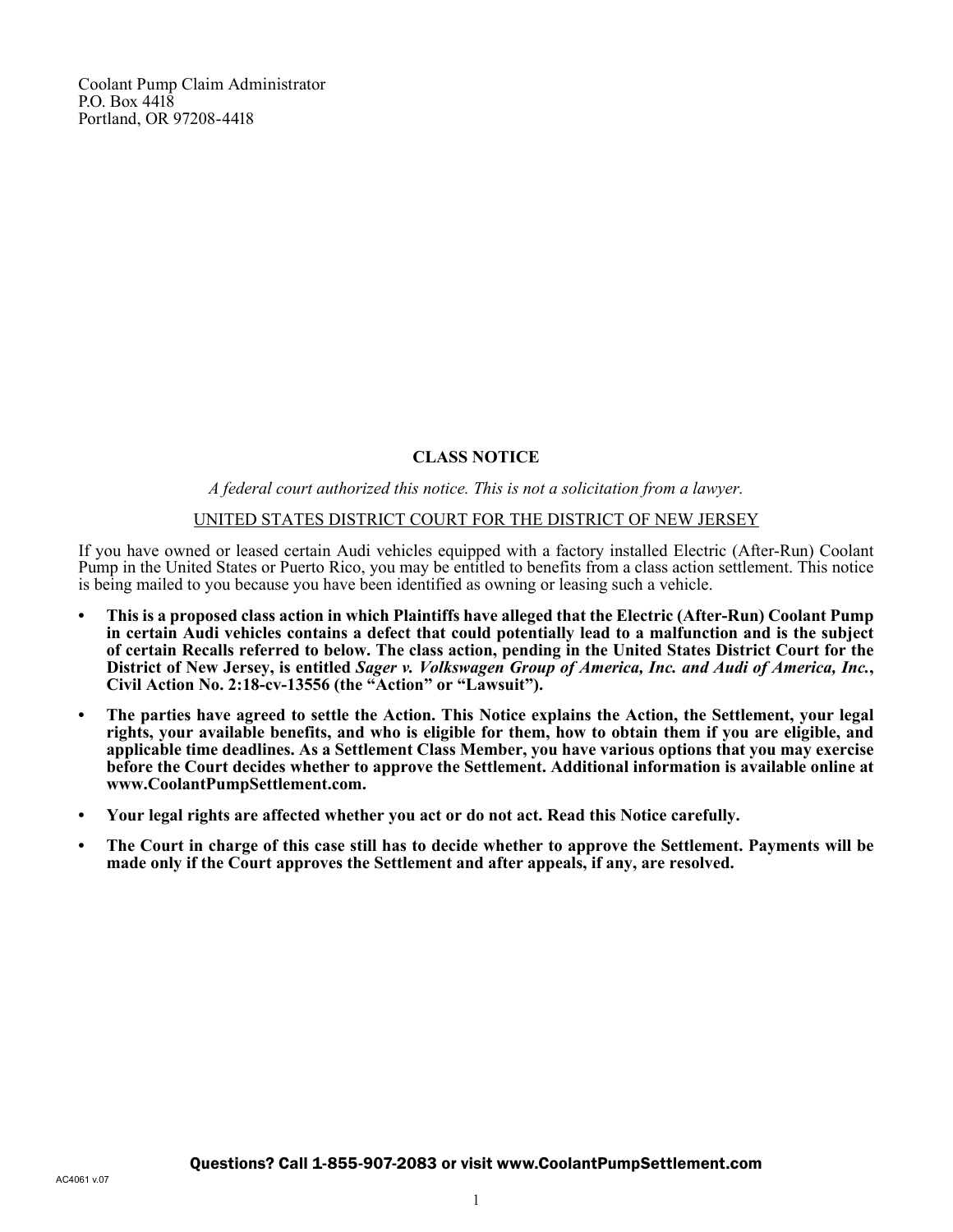## 1. Why did I receive this notice, and what are the settlement benefits?

According to Volkswagen Group of America, Inc.'s ("VWGoA") records, you are a current or past owner or lessee of an Audi vehicle with an Electric (After-Run) Coolant Pump from the following models/model years distributed by VWGoA in the United States or Puerto Rico (hereinafter, collectively, "Settlement Class Vehicles"):

- model year 2013 through 2016 Audi A4 Sedan & Allroad
- model year 2013 through 2017 Audi A5 Sedan & Cabriolet
- model year 2013 through 2017 Audi Q5
- model year 2012 through 2015 Audi A6

You can confirm whether your vehicle is/was a Settlement Class Vehicle by entering the VIN at www.CoolantPumpSettlement.com. As a current or past owner or lessee of a Settlement Class Vehicle, you are considered a "Settlement Class Member." A class action lawsuit was filed alleging that a defect that could potentially effect the turbocharger existed in the Electric (After-Run) Coolant Pumps of the Settlement Class Vehicles, which are the subject of certain Recalls referred to below. Volkswagen has denied the claims and maintains that no applicable warranties were breached or statutes violated, and no wrongdoing occurred with respect to the Settlement Class Vehicles. The Lawsuit has been resolved through a Settlement under which the following benefits will be provided:

#### **A. Warranty Extension for Current Owners and Lessees of Settlement Class Vehicles**

Effective on April 12, 2021, VWGoA will extend its New Vehicle Limited Warranties applicable to the Settlement Class Vehicles to cover repair or replacement, by an authorized Audi dealer, of a failed turbocharger during the following time and mileage periods set forth in the four Categories of Settlement Class Vehicles below (hereinafter, "Warranty Extension" or "Extended Warranty"):

Category 1 – If, prior to April 12, 2021, no Electric (After-Run) Coolant Pump Recall has been performed on the Settlement Class Vehicle, or if, prior to April 12, 2021, only the software update pursuant to Recall 19M1 was performed, then the duration of the Warranty Extension on the turbocharger of the Settlement Class Vehicle will be the greater of fourteen (14) months from April 12, 2021, or nine (9) months from the date in which the Settlement Class Vehicle's original New Vehicle Limited Warranty period for the turbocharger expires.

If, however, Recall 19O2 is performed (replacement of the Electric (After-Run) Coolant Pump) on the Settlement Class Vehicle by August 10, 2021, then the duration of the Warranty Extension on the turbocharger will be fourteen (14) months from the date Recall 19O2 was performed on the Settlement Class Vehicle or nine (9) months from the date the Settlement Class Vehicle's original New Vehicle Limited Warranty period for the turbocharger expires, whichever date occurs later.

Category 2 – If, prior to April 12, 2021, Recall 19N4 (disconnection of the Electric (After-Run) Coolant Pump) was performed on the Settlement Class Vehicle, then the duration of the Warranty Extension on the turbocharger will be fourteen (14) months following the expiration of the existing four (4) year warranty extension on the Settlement Class Vehicle's turbocharger, which was provided as part of Recall 19N4. Therefore, with the fourteen (14) month added Warranty Extension provided by this Settlement, the total Warranty Extension on the turbocharger will be five (5) years and two (2) months (or 62 months), measured from the date on which the disconnection of the Settlement Class Vehicle's Electric (After-Run) Coolant Pump was performed pursuant to Recall 19N4. This Warranty Extension will continue to apply even if the 19N8 Service Action (replacement of the Electric (After-Run) Coolant Pump) was or is subsequently performed on Settlement Class Vehicle.

Category 3 – If, prior to April 12, 2021, Recall 19O2 (replacement of the Electric (After-Run) Coolant Pump) was performed on the Settlement Class Vehicle, then the duration of the Warranty Extension on the turbocharger will be the greater of fourteen (14) months from the date of the replacement of the Electric (After-Run) Coolant Pump under Recall 19O2 or nine (9) months from the date the Settlement Class Vehicle's original New Vehicle Limited Warranty period for the turbocharger expires.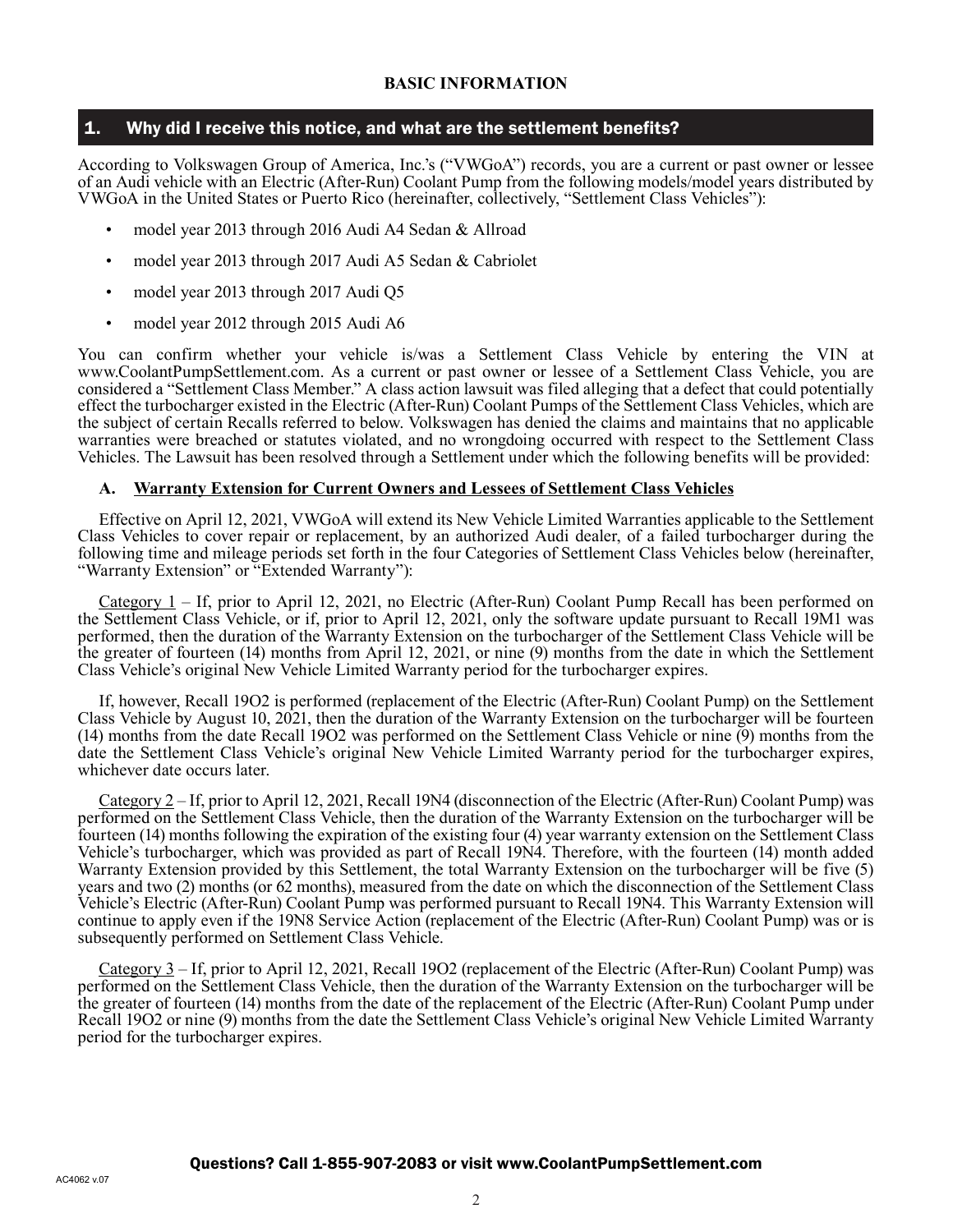Category 4 – If, prior to April 12 2021, the Settlement Class Vehicle's Electric (After-Run) Coolant Pump underwent a repair or replacement that was not performed pursuant to any Recall or Service Action, then the duration of the Warranty Extension on the Settlement Class Vehicle's turbocharger will be the greater of fourteen (14) months from April 12, 2021, or nine (9) months from the date the Settlement Class Vehicle's original New Vehicle Limited Warranty period for the turbocharger expires, provided the damage to or failure of the turbocharger was not caused by an improper repair by an entity that is not an authorized Audi dealer or the use of a non-Audi replacement coolant pump.

If, however, Recall 19O2 is performed (replacement of the Electric (After-Run) Coolant Pump) on the Settlement Class Vehicle by August 10, 2021, then the duration of the Warranty Extension on the turbocharger will be fourteen (14) months from the date Recall 19O2 was performed on the Settlement Class Vehicle or nine (9) months from the date the Settlement Class Vehicle's original New Vehicle Limited Warranty period for the turbocharger expires, whichever date occurs later.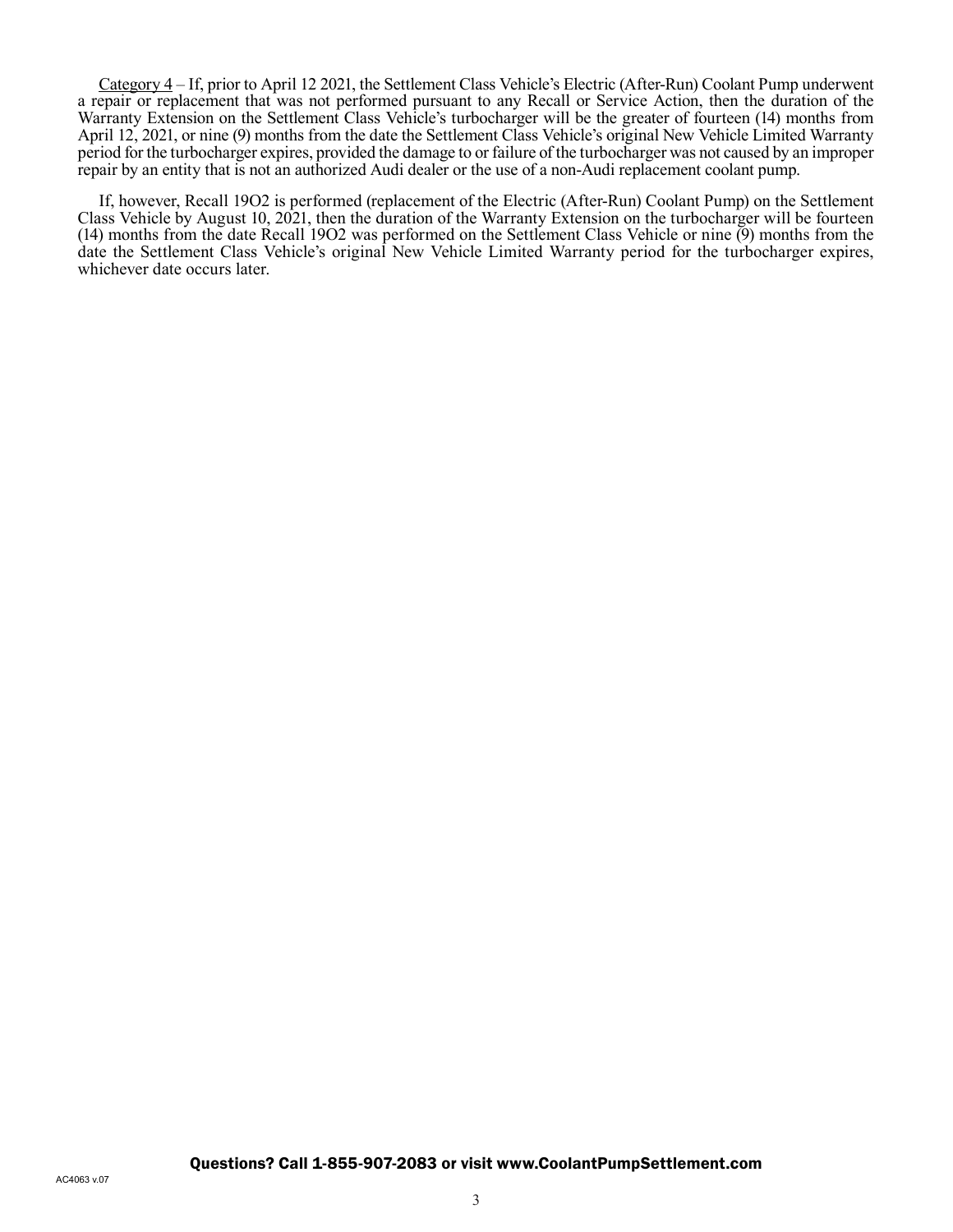The following Chart outlines the Warranty Extension for the four Categories of Settlement Class Vehicles:

|                                                                                                                                                                                                                                                                                                                                                                                                                                                                                                                                                                                                                                                                                                                                                                                                                                                                                    | <b>CATEGORY 2:</b>                                                                                                                                                                                                                                                                                                                                                                                                                                                                                                                                                                                                                                                                                                                                                                    |                                                                                                                                                                                                                                                                                                                                                                                                                                                         |                                                                                                                                                                                                                                                                                                                                                                                                                                                                                                                                                                                                                                                                                                                                                                                                                                                                                                                                                                                                                                                                                              |
|------------------------------------------------------------------------------------------------------------------------------------------------------------------------------------------------------------------------------------------------------------------------------------------------------------------------------------------------------------------------------------------------------------------------------------------------------------------------------------------------------------------------------------------------------------------------------------------------------------------------------------------------------------------------------------------------------------------------------------------------------------------------------------------------------------------------------------------------------------------------------------|---------------------------------------------------------------------------------------------------------------------------------------------------------------------------------------------------------------------------------------------------------------------------------------------------------------------------------------------------------------------------------------------------------------------------------------------------------------------------------------------------------------------------------------------------------------------------------------------------------------------------------------------------------------------------------------------------------------------------------------------------------------------------------------|---------------------------------------------------------------------------------------------------------------------------------------------------------------------------------------------------------------------------------------------------------------------------------------------------------------------------------------------------------------------------------------------------------------------------------------------------------|----------------------------------------------------------------------------------------------------------------------------------------------------------------------------------------------------------------------------------------------------------------------------------------------------------------------------------------------------------------------------------------------------------------------------------------------------------------------------------------------------------------------------------------------------------------------------------------------------------------------------------------------------------------------------------------------------------------------------------------------------------------------------------------------------------------------------------------------------------------------------------------------------------------------------------------------------------------------------------------------------------------------------------------------------------------------------------------------|
| <b>CATEGORY 1:</b>                                                                                                                                                                                                                                                                                                                                                                                                                                                                                                                                                                                                                                                                                                                                                                                                                                                                 |                                                                                                                                                                                                                                                                                                                                                                                                                                                                                                                                                                                                                                                                                                                                                                                       | <b>CATEGORY 3:</b>                                                                                                                                                                                                                                                                                                                                                                                                                                      | <b>CATEGORY 4:</b>                                                                                                                                                                                                                                                                                                                                                                                                                                                                                                                                                                                                                                                                                                                                                                                                                                                                                                                                                                                                                                                                           |
| "NO COOLANT<br><b>PUMP RECALL</b><br><b>DISCONNECTION</b><br><b>OR REPLACEMENT"</b><br><b>GROUP</b><br><b>If No Electric</b><br>(After-Run) Coolant<br><b>Pump Recall Repair</b><br>was Performed on the<br><b>Settlement Class Vehicle</b><br>Prior to April 12, 2021,<br>or Only Recall 19M1<br>(Software Update) was<br><b>Performed Prior to</b><br>April 12, 2021.                                                                                                                                                                                                                                                                                                                                                                                                                                                                                                            | "COOLANT PUMP<br><b>DISCONNECTION</b><br><b>RECALL" GROUP</b><br>If Recall 19N4<br>(Disconnection of the<br>Electric (After-Run)<br><b>Coolant Pump) Was</b><br>Performed on the<br><b>Settlement Class Vehicle</b><br>Prior to April 12, 2021.                                                                                                                                                                                                                                                                                                                                                                                                                                                                                                                                       | "COOLANT PUMP<br><b>REPLACEMENT</b><br><b>RECALL" GROUP</b><br>If Recall 1902<br>(replacement of the<br>Electric (After-Run)<br><b>Coolant Pump</b> ) was<br>performed on the<br><b>Settlement Class Vehicle</b><br>prior to April 12, 2021.                                                                                                                                                                                                            | "COOLANT PUMP<br><b>PRE-NOTICE</b><br><b>NON-RECALL</b><br><b>REPAIR OR</b><br><b>REPLACEMENT"</b><br><b>GROUP</b><br>If the Settlement<br><b>Class Vehicle's Electric</b><br>(After-Run) Coolant<br><b>Pump Was Repaired</b><br>or Replaced Prior to<br><b>April 12, 2021, But Not</b><br><b>Performed Pursuant to</b><br><b>Any Recalls or Service</b><br>Action.                                                                                                                                                                                                                                                                                                                                                                                                                                                                                                                                                                                                                                                                                                                          |
| Current owners/lessees<br>of Settlement Class<br>Vehicles will receive an<br>Extended Warranty on<br>the turbocharger, the<br>duration of which will be<br>the greater of 14 months<br>from April 12, 2021, or 9<br>months from the date the<br>Settlement Class Vehicle's<br>original New Vehicle<br>Limited Warranty period<br>for the turbocharger<br>expires.<br>If, however, Recall<br>1902 (replacement of<br>the Electric (After-<br>Run) Coolant Pump<br>replacement) is performed<br>on the Settlement Class<br>Vehicle by August 10,<br>2021, the duration of<br>the Warranty Extension<br>for the turbocharger<br>will be 14 months from<br>the date Recall 1902<br>was performed or 9<br>months from the date the<br>Settlement Class Vehicle's<br>original New Vehicle<br>Limited Warranty period<br>for the turbocharger<br>expires, whichever date<br>occurs later. | In addition to the<br>4-year warranty extension<br>on the Settlement Class<br>Vehicle's turbocharger,<br>which was provided as<br>part of Recall 19N4,<br>current owners/lessees<br>of Settlement Class<br>Vehicles will receive<br>an extra 14-month<br>Warranty Extension on the<br>turbocharger, for a total<br>Warranty Extension of 5<br>years and 2 months (or 62<br>months), measured from<br>the date on which<br>Recall 19N4<br>(disconnection of the<br>Settlement<br>Class Vehicle's Electric<br>(After-Run) Coolant<br>Pump) was performed.<br>This Warranty Extension<br>will apply regardless<br>of whether the<br>19N8 Service Action<br>(replacement of the<br>Electric (After-Run)<br>Coolant Pump) was<br>subsequently performed<br>on Settlement Class<br>Vehicle. | Current owners/lessees<br>of Settlement Class<br>Vehicles will receive an<br>Extended Warranty on the<br>turbocharger, the duration<br>of which will<br>be the greater of<br>14 months from the date<br>Recall 19O2 (replacement<br>of the Electric<br>(After-Run) Coolant<br>Pump) was performed or 9<br>months from the date the<br>Settlement Class Vehicle's<br>original New Vehicle<br>Limited Warranty period<br>for the<br>turbocharger expires. | Current owners/lessees<br>of Settlement Class<br>Vehicles will receive an<br>Extended Warranty on the<br>turbocharger, the duration<br>of which will be the greater<br>of 14 months from April<br>$12, 2021,$ or 9 months from<br>the date the Settlement<br>Class Vehicle's original<br>New Vehicle Limited<br>Warranty period for the<br>turbocharger expires,<br>provided the damage to or<br>failure of the turbocharger<br>was not caused by an<br>improper repair by an<br>entity that is not an<br>authorized Audi dealer or<br>the use of a<br>non-Audi replacement<br>coolant pump.<br>If, however, Recall 1902<br>(replacement of the Electric<br>(After-Run) Coolant<br>Pump) is performed on<br>the Settlement Class<br>Vehicle by August 10,<br>2021, the duration of<br>the Warranty Extension<br>on the turbocharger<br>will be 14 months from<br>the date Recall 1902<br>was performed or 9<br>months from the date the<br>Settlement Class Vehicle's<br>original New Vehicle<br>Limited Warranty period<br>for the turbocharger<br>expires, whichever date<br>occurs later. |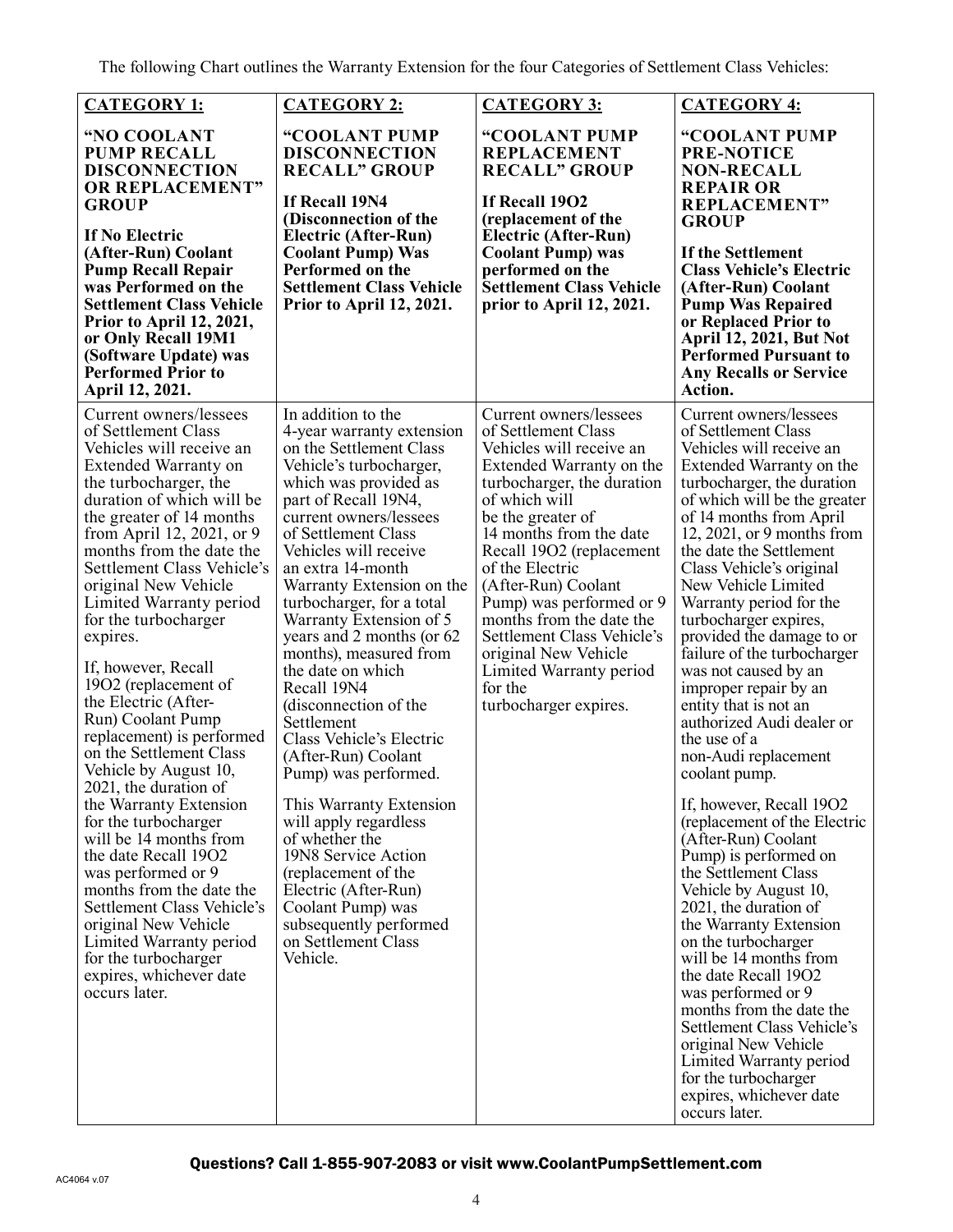#### General Terms and Conditions of the Extended Warranty:

- (a) The Extended Warranty is subject to the same terms and conditions set forth in the Settlement Class Vehicle's New Vehicle Limited Warranty and Warranty Information Booklet, except that repairs to or replacement of a failed turbocharger under this Settlement are permissible pursuant to the terms and time and mileage limitations set forth above and in the Settlement Agreement, which is available at www. CoolantPumpSettlement.com.
- (b) Damage resulting from abuse, alteration, modification, a collision or crash, vehicle misuse or neglect, vandalism, and/or any other impact or outside force shall be excluded and not covered by the Extended Warranty.
- (c) The Extended Warranty will, until its expiration, be fully transferable to subsequent owners of Settlement Class Vehicles.
- (d) A vehicle is not eligible for an Extended Warranty if it has a branded title (including, but not limited to: "Totaled," "Assembled," "Dismantled," "Flood," "Junk," "Rebuilt," "Reconstructed," "Lemon Law Buyback," "Fleet," "Mileage Unknown," "Stolen," or "Salvaged") or if it was acquired by any person or entity from a junkyard, salvage facility, or body shop.
- (e) VWGoA shall not be responsible for, and shall not warranty, repair or replacement work performed on a Settlement Class Vehicle by an independent service center that is not an authorized Audi dealer.

#### **B. Reimbursement for Past Unreimbursed Out-of-Pocket Expenses for Qualifying Repair or Replacement of an Electric (After-Run) Coolant Pump That Was Paid for Prior to September 14, 2018 (Date of Commencement of Recall 19N4)**

If, prior to September 14, 2018 (Date of Commencement of Recall 19N4), a current or former owner or lessee of a Settlement Class Vehicle incurred and paid out-of-pocket expenses to repair or replace a failed Electric (After-Run) Coolant Pump in the Settlement Class Vehicle, then, upon the Effective Date of the Settlement, he/she may be entitled to reimbursement of said paid out-of-pocket expenses as follows:

- (a) If the repair or replacement was performed by an authorized Audi dealer, the Settlement Class Member shall be entitled to receive dollar-for-dollar reimbursement of the paid cost of the repair or replacement (parts and labor).
- (b) If the repair or replacement was performed by an independent service center and not an authorized Audi dealer, the Settlement Class Member shall be entitled to receive a reimbursement of the paid cost of the repair or replacement (parts and labor) limited to a maximum of \$542.00.

#### **C. Reimbursement for Unreimbursed Paid One-Day Rental Car Expense Incurred While Recall 19O2 was Being Performed on the Settlement Class Vehicle by an Authorized Audi Dealer**

If, prior to April 12, 2021, a Settlement Class Member incurred and paid an out-of-pocket expense to rent a car while the Electric (After-Run) Coolant Pump in his/her Settlement Class Vehicle was being replaced at an authorized Audi dealer pursuant to Recall 19O2, and the need for the car rental was due to the fact that the authorized Audi dealer was unable to provide a free loaner vehicle that was requested by the Settlement Class Member, then, upon the Effective Date of the Settlement, the Settlement Class Member may be entitled to receive reimbursement of up to a maximum of one day of paid out-of-pocket rental car expense incurred while Recall 19O2 was being performed.

#### **D. Requirements for and Limitations on Entitlement to Reimbursements Set Forth in Sections B and C Above**

To qualify for reimbursement of past paid out-of-pocket expenses as provided in Sections B and/or C above, Settlement Class Members must timely comply with the following requirements:

(a) Any Claim for Reimbursement must contain the required completed and signed Claim Form(s), copies of which are attached to this Notice and available at www.CoolantPumpSettlement.com, together with all required Proof of Repair Expense and/or Proof of Rental Car Expense documentation listed in the respective Claim Forms.

(b) The fully completed and signed Claim Form(s), together with all required Proof of Repair Expense and/or Proof of Rental Car Expense documentation, must be mailed to the Claim Administrator by First-Class Mail, **postmarked no later than June 26, 2021**.

#### Questions? Call 1-855-907-2083 or visit www.CoolantPumpSettlement.com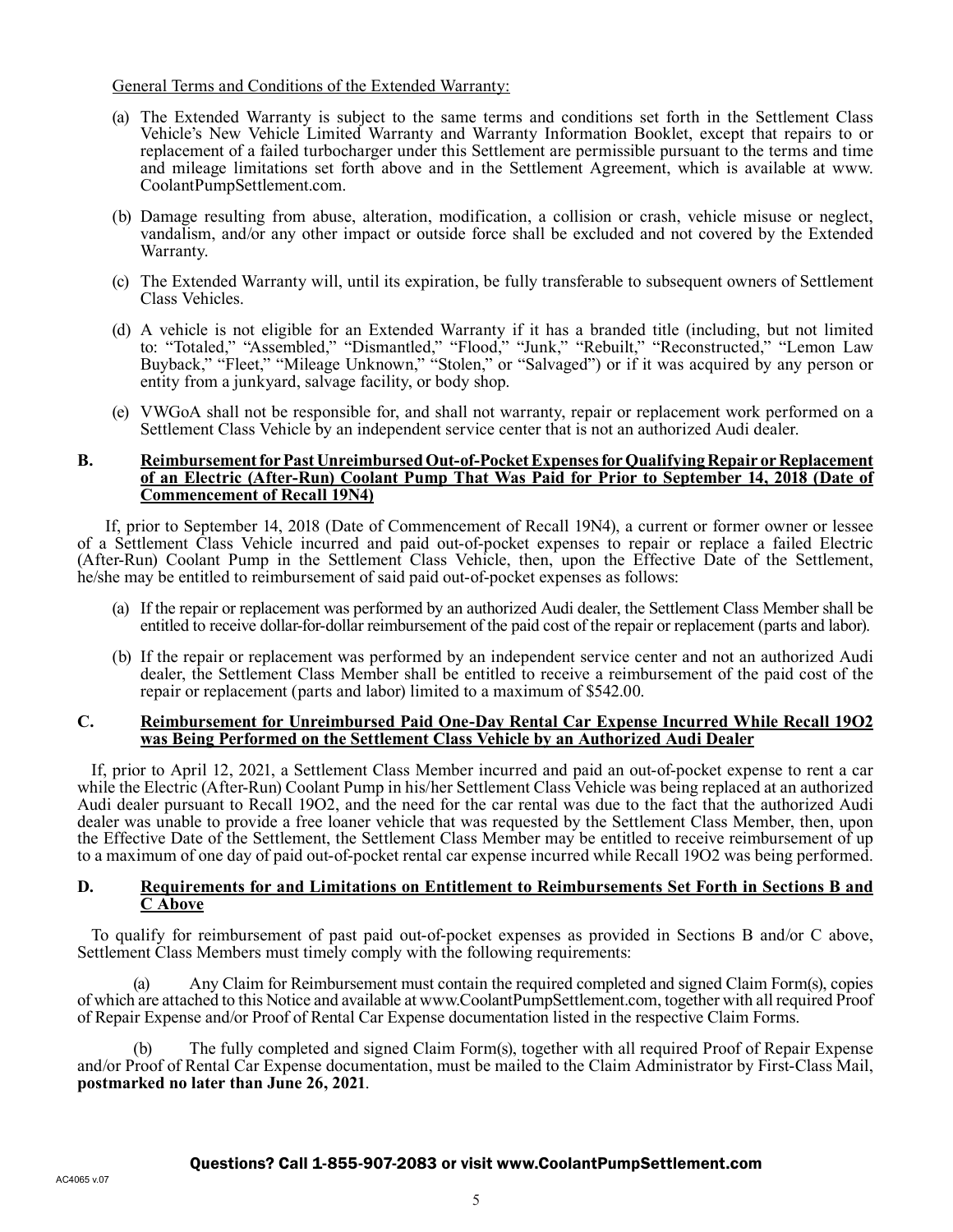(c) If the claimant is not a person to whom the Claim Form(s) was (were) addressed, and/or if the vehicle with respect to which a Claim is made is not the vehicle identified by VIN number on the mailed Claim Form(s), the Claim must contain proof that the claimant is a Settlement Class Member and that the vehicle is a Settlement Class Vehicle.

(d) Each Claim for Reimbursement must include, in the Claim Form(s), a statement that the Settlement Class Member has not previously been reimbursed, from any other source, for all or part of the out-of-pocket expense for which reimbursement is being sought under this Settlement, or if any full or partial reimbursement was previously received, delineate the amount of the reimbursement received and the source of the reimbursement.

(e) The Claim Administrator may consider previously rejected reimbursement requests that were submitted by Settlement Class Members to Audi of America, Inc. pursuant to the Electric (After-Run) Coolant Pump Recalls, provided that they are timely resubmitted to the Claim Administrator, **postmarked no later than the response deadline on your rejection letter,** with the properly completed and signed Claim Form(s) and supporting Proof of Repair Expense and/or Proof of Rental Car Expense, and pursuant to the terms and requirements set forth herein and in the Settlement Agreement that will be available at www.CoolantPumpSettlement.com. If the Settlement Class Member is submitting a reimbursement claim that was previously rejected by Audi of America, Inc. in whole or in part, the Claim Form must set that forth, and the Settlement Class Member must provide, in addition to the Proof of Repair Expense and/or Proof of Rental Car Expense, the amount, if any, that was reimbursed pursuant to the prior request.

(f) Any reimbursement pursuant to this Settlement shall be reduced by any previous warranty, carefree maintenance, goodwill, reimbursement, refund, or other payment or concession for the Electric (After-Run) Coolant Pump repair or replacement that was paid or provided by Defendant, an authorized Audi dealer, or any other entity (including insurers and providers of extended warranties or service contracts), including any reimbursement that was previously provided to the Settlement Class Member under any of the applicable Recalls.

## 2. Why is this a class action settlement?

In a class action lawsuit, one or more persons, called Class Representatives, sue on behalf of other people who have similar claims. All of these people are Class Members. The Class Representatives and all Settlement Class Members are called the Plaintiffs, and the companies they sued are called the Defendants. One Court resolves the issues for all Settlement Class Members, except for those who exclude themselves from the Class.

The Court has not decided in favor of Plaintiffs or Defendants. Instead, both sides agreed to a Settlement with no decision or admission of who is right or wrong. That way, all parties avoid the risks and cost of a trial, and the people affected (the Settlement Class Members) will get benefits quickly. The Settlement Class representatives and the Class Counsel think the Settlement is best for the Settlement Class.

## **WHO IS PART OF THE SETTLEMENT?**

## 3. Am I in this Settlement Class?

The Court has conditionally approved the following definition of a Settlement Class Member: All persons or entities who purchased or leased a Settlement Class Vehicle imported and distributed by Volkswagen Group of America, Inc. for sale or lease in the United States of America and Puerto Rico.

Excluded from the Settlement Class are (a) anyone claiming personal injury, property damage, and/or subrogation; (b) all Judges who have presided over the Action, and their spouses; (c) all current employees, officers, directors, agents, and representatives of Volkswagen Group Companies, and their family members; (d) any affiliate, parent, or subsidiary of Defendants and any entity in which Defendants have a controlling interest; (e) anyone acting as a used car dealer; (f) anyone who purchased a Settlement Class Vehicle for the purpose of commercial resale; (g) anyone who purchased a Settlement Class Vehicle with salvaged title and/or any insurance company who acquired a Settlement Class Vehicle as a result of a total loss; (h) any insurer of a Settlement Class Vehicle; (i) issuers of extended vehicle warranties and service contracts; (j) any Settlement Class Member who, prior to April 15, 2020 settled with and released Defendants or any Released Parties from any Released Claims; and (k) any Settlement Class Member that files a timely and proper Request for Exclusion from the Settlement Class.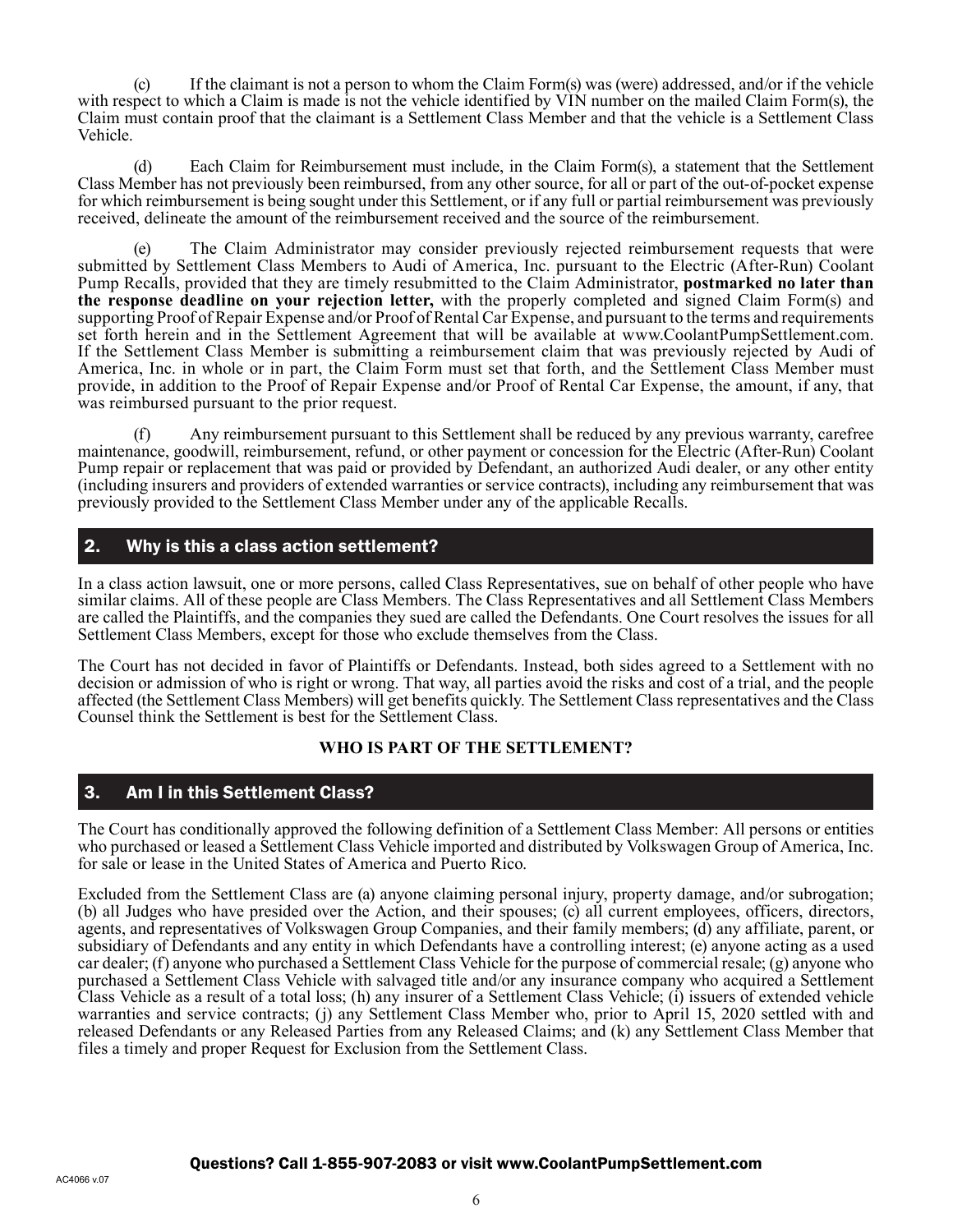## 4. I'm still not sure if I am included.

If you are still not sure whether you are included, you can call 1-855-907-2083 or visit www.CoolantPumpSettlement.com for more information.

#### **SETTLEMENT BENEFITS – WHAT YOU GET**

## 5. What does the Settlement provide?

The benefits afforded by the Settlement are described in Question 1. More details are provided in the next three sections.

## 6. Who can send in a Claim for Reimbursement?

Any United States or Puerto Rico resident who purchased or leased a Settlement Class Vehicle can send in a timely Claim for Reimbursement for money spent within the parameters and within the time period described in Question 1.

## 7. How do I send in a Claim for Reimbursement?

To submit a Claim for Reimbursement, you must do the following within the required deadline:

- A. Complete, sign under penalty of perjury, and date the Claim Form(s) (copies of which are enclosed with this Class Notice and available at www.CoolantPumpSettlement.com). It is recommended that you keep a copy of the completed Claim Form.
- B. Mail the completed, signed, and dated Claim Form(s) and your supporting documentation (e.g., repair record[s], receipts, proof of payment, and proof of rental car expense) by First-Class Mail to the address provided on the Claim Form(s). The information that must be reflected in your records is described on the Claim Form(s). It is recommended that you keep a copy of your records and receipts.

If you are eligible for reimbursement benefits under the Settlement but fail to submit the completed Claim Form(s) and supporting documentation by the required deadline, you will not receive a reimbursement.

## 8. When do I get my reimbursement or learn whether I will receive a payment?

If the Claim Administrator determines your Claim is valid, your reimbursement will be mailed to you after the Settlement becomes final, which is called the "Effective Date." The Court will hold a Final Fairness Hearing on **June 14, 2021**, to decide whether to approve the Settlement as fair, reasonable, and adequate. Information about the progress of the case will be available at www.CoolantPumpSettlement.com.

If the Claim Administrator determines your Claim should not be paid, you will be mailed a letter telling you this. If the reason for rejecting your Claim is due to a deficiency in your Claim Form(s) and/or supporting documentation, the letter will notify you of the deficiency in your Claim and detail what you need to submit and by when to correct the deficiency. To check on the status of your Claim, you can call 1-855-907-2083.

# 9. What am I giving up to participate in the Settlement and stay in the Settlement Class?

Unless you exclude yourself by taking the steps described in Question 10 below, you are staying in the Settlement Class, which means that you will be bound by the release of claims and cannot sue, continue to sue, or be part of any other lawsuit about the same matters, claims, and legal issues that were or could have been asserted in this case (except for claims of personal injury or property damage other than damage to the Settlement Class Vehicles). It also means that all of the Court's orders and judgments will apply to you and legally bind you.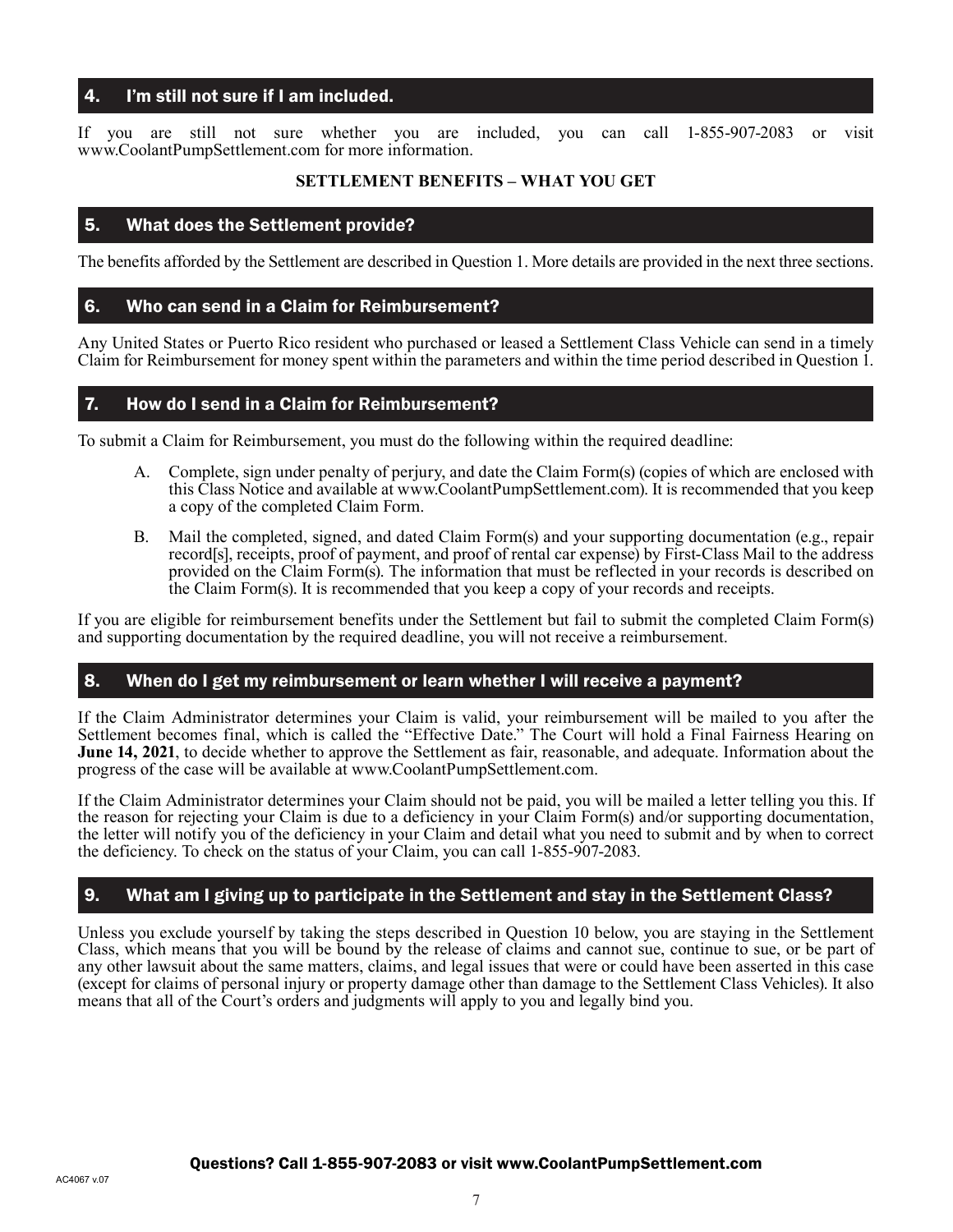## **EXCLUDING YOURSELF FROM THE SETTLEMENT**

## 10. How do I get out of this Settlement?

To exclude yourself from the Settlement, you must send a written request for exclusion by U.S. Mail, postmarked no **later than May 12, 2021**, clearly stating that you want to be excluded from the Settlement. Your Request for Exclusion must include your full name, address, telephone number, and signature, the model year and VIN of your vehicle, and the approximate date(s) of purchase or lease. You must mail your Request for Exclusion, **postmarked no later than May 12, 2021**, to each of the following:

| <b>CLAIM ADMINISTRATOR</b>     | <b>CLASS COUNSEL</b>   | <b>DEFENSE COUNSEL</b>  |
|--------------------------------|------------------------|-------------------------|
| COOLANT PUMP CLAIM             | SERGEI LEMBERG, ESQ.   | MICHAEL B. GALLUB, ESQ. |
| <b>ADMINISTRATOR</b>           | LEMBERG LAW LLC        | HERZFELD & RUBIN, P.C.  |
| <b>P.O. BOX 4418</b>           | 43 DANBURY ROAD, 3RD   | 125 BROAD STREET        |
| <b>PORTLAND, OR 97208-4418</b> | FLOOR WILTON, CT 06897 | NEW YORK, NY 10004      |

You cannot exclude yourself on the phone or by email. If you submit your request to be excluded by U.S. Mail or express mail, you will not get any benefits of the Settlement and you cannot object to the Settlement. You will not be legally bound by anything that happens in this Lawsuit.

# 11. If I don't exclude myself, can I sue later?

No, not for the same matters and legal claims that were or could have been asserted in the Action, unless your claim is for personal injury or property damage (other than damage to the Settlement Class Vehicles).

# 12. If I exclude myself, can I get the benefits of this Settlement?

No. If you exclude yourself from the Settlement Class, you won't get any money or benefits from this Settlement, and you should not submit the Claim Form(s). You cannot do both.

# 13. Do I have a lawyer in this case?

The Court has appointed the law firm of Lemberg Law LLC to represent Settlement Class Members. This law firm is called "Class Counsel."

# 14. Should I get my own lawyer?

You do not need to hire your own lawyer to participate in the Settlement because Class Counsel will be representing you and the Settlement Class. However, if you want your own lawyer, you may hire one at your own cost.

# 15. How will the lawyers be paid, and will the Settlement Class representatives receive ser- vice awards?

Class Counsel have prosecuted this case on a contingency basis. They have not received any fees or reimbursement for costs and expenses associated with this case. Class Counsel will file an application with the Court requesting an award of reasonable attorney fees and reasonable costs and expenses ("Fees and Expenses") in an amount not exceeding a combined total sum of \$1,050,000. VWGoA has agreed not to oppose Class Counsel's application for Fees and Expenses to the extent not exceeding that combined total sum, and Class Counsel have agreed not to accept any Fees and Expenses in excess of that combined total sum. You won't have to pay these Fees and Expenses. Any Fees and Expenses awarded to Class Counsel will not affect your Settlement amount.

Class Counsel will also apply to the Court for service awards to the named Plaintiffs, who have conditionally been approved as Settlement Class representatives, in the following amounts, for their efforts in pursuing this litigation for the benefit of the Settlement Class: \$5,000 to Plaintiff Scott D. Sager, \$5,500 to Plaintiff Carmelita Nunez, and \$3,500 each to Plaintiffs Edward Young, Renada Hall, Michael Marcotte, Sharon Scott, and Jack Whittington.

Any award for Class Counsel Fees and Expenses and any service awards will be paid by Defendant and will not reduce any benefits available to you under the Settlement.

## Questions? Call 1-855-907-2083 or visit www.CoolantPumpSettlement.com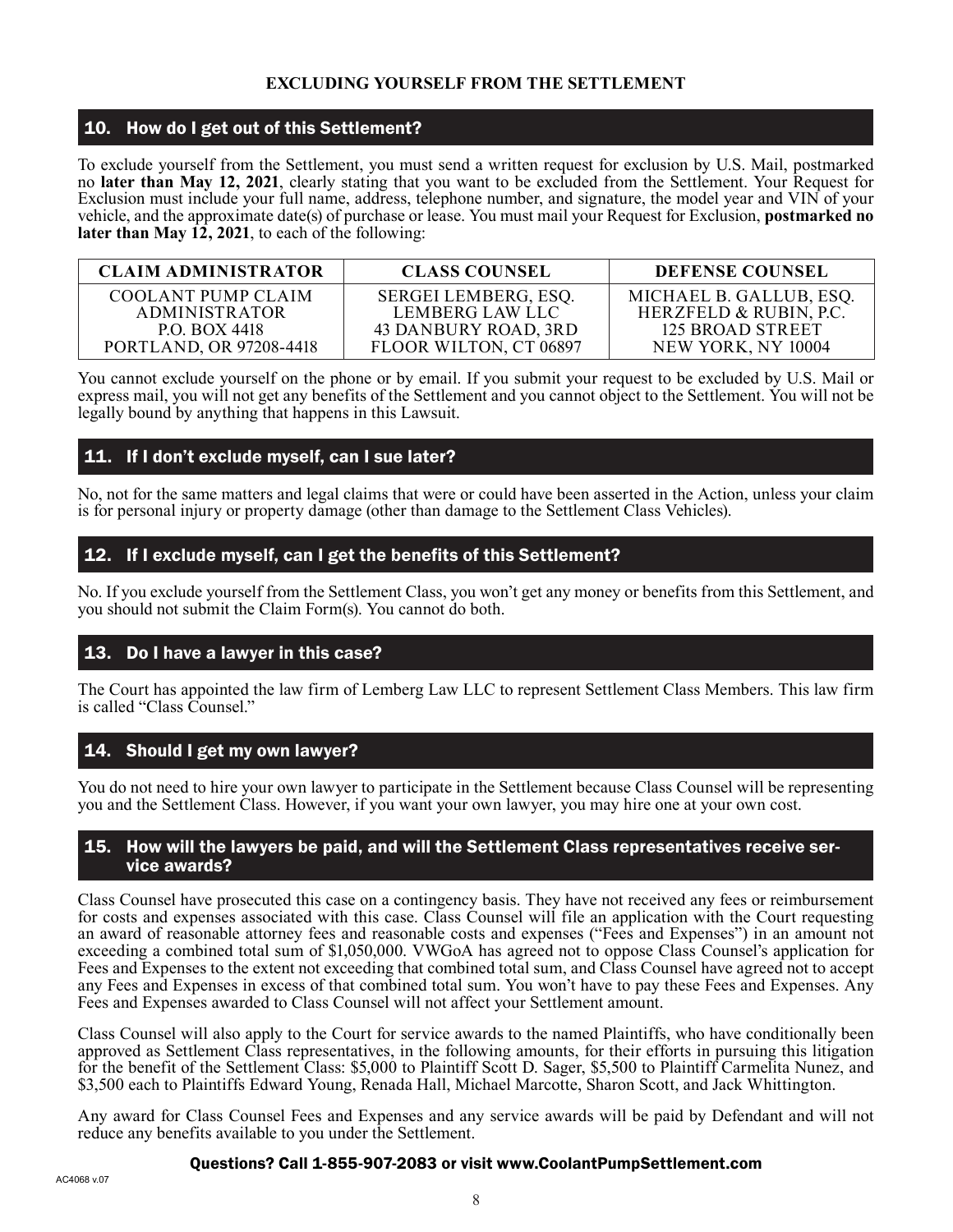Class Counsel's motion for Fees and Expenses and Settlement Class representative service awards will be filed no later than April 15, 2021, and a copy will be made available for review at www.CoolantPumpSettlement.com.

## **SUPPORTING OR OBJECTING TO THE SETTLEMENT**

## 16. How do I tell the Court that I like or dislike the Settlement?

**If you are a member of the Settlement Class and do not request to be excluded, you can tell the Court you like the Settlement and think it should be approved, or you can ask the Court to deny approval by filing a written objection. You can object to the Settlement and/or to Class Counsel's requests for Fees and Expenses and Settlement Class representative service awards.** You cannot ask the Court to order a different Settlement; the Court can only approve or reject this Settlement. If the Court denies approval of the Settlement, no Settlement payments will be sent out and the Lawsuit will continue. If that is what you want to happen, you must object. You are not required to submit anything to the Court unless you are objecting or wish to be excluded from the Settlement.

To object to or comment on the Settlement, you must do one of the following:

(i) Submit your written objection or comment, and any supporting papers or materials, to the Court. You may do so by mailing them by U.S. First-Class Mail, postmarked no later than **May 12, 2021,** addressed to Clerk of the Court, United States District Court for District of New Jersey, Martin Luther King Building and U.S. Courthouse, 50 Walnut Street, Newark, NJ 07101; or

(ii) File your written objection or comment, and any supporting papers or materials, with the Court in person at any location of the United States District Court for the District of New Jersey, no later than **May 12, 2021;** or

(iii) File your written objection or comment, and any supporting papers or materials, on the Court's ECF online docket for this case, no later than **May 12, 2021**.

If you choose to mail your written objection to the Court, you must also, no later than the above date, mail copies of the objection and supporting papers or materials to:

- Sergei Lemberg, Esq., Lemberg Law LLC, 43 Danbury Road, 3rd Floor, Wilton, CT 06897 on behalf of Class Counsel;
- Michael B. Gallub, Esq., Herzfeld & Rubin, P.C., 125 Broad Street, New York, NY 10004 on behalf of Defendant; and
- Coolant Pump Claim Administrator, P.O. Box 4418, Portland, OR 97208-4418

Regardless of which method you choose, your written objection must state clearly that you are objecting to the Settlement in *Sager v. Volkswagen Group of America, Inc. and Audi of America, Inc.*, Civil Action No. 2:18-cv-13556, and must include your full name, current address, and telephone number, the model, model year, and VIN of your vehicle, proof that you own(ed) or lease(d) the vehicle (e.g., a true copy of a vehicle title, registration, or license receipt), a statement of all your factual and legal grounds for objecting, any documents and/or briefs supporting your objection, a statement of whether you intend to appear at the Final Fairness Hearing, and your signature. Any Settlement Class Member objecting to the Settlement must also provide a detailed list of any other objections submitted by the objector, or the objector's counsel, to any class action Settlements in any court in the previous five (5) years, or affirmatively state that the Settlement Class Member, or his or her counsel, has not objected to any other class action Settlement in the previous five (5) years, in the written materials provided with the objection. If you intend to appear at the Final Fairness Hearing through counsel, your comment must also state the identity of all attorneys representing you who will appear at the Final Fairness Hearing.

If you do not submit a written objection to the proposed Settlement or the application of Class Counsel for service awards or attorneys' Fees and Expenses in accordance with the deadline and procedure set forth above, you will waive your right to be heard at the Final Fairness Hearing and to appeal from any order or judgment of the Court concerning the matter.

## 17. What is the difference between objecting and excluding myself?

Objecting is simply telling the Court that you do not like something about the Settlement. You can only object if you stay in the Settlement Class. Excluding yourself is telling the Court that you do not want to be part of the Settlement Class and the Settlement. If you exclude yourself, you have no basis to object because the case no longer affects you.

## Questions? Call 1-855-907-2083 or visit www.CoolantPumpSettlement.com